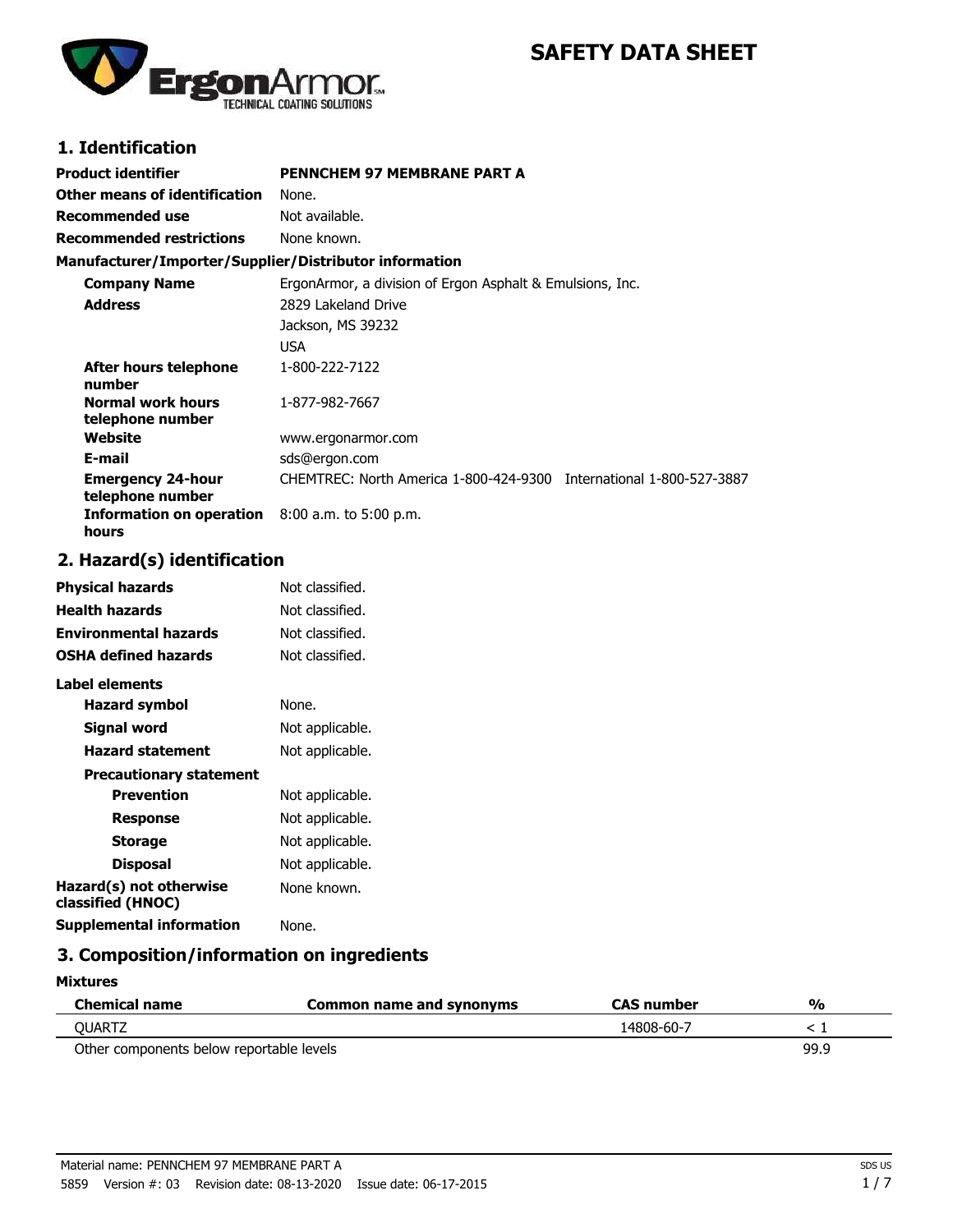## **4. First-aid measures**

| 7. I II ɔl-aiu Tiicaɔui cɔ                                                          |                                                                                                                                                                                                                                                                                                                                                                                                                                                                                                                                                                     |
|-------------------------------------------------------------------------------------|---------------------------------------------------------------------------------------------------------------------------------------------------------------------------------------------------------------------------------------------------------------------------------------------------------------------------------------------------------------------------------------------------------------------------------------------------------------------------------------------------------------------------------------------------------------------|
| <b>Inhalation</b>                                                                   | Remove victim to fresh air and keep at rest in a position comfortable for breathing. Oxygen or<br>artificial respiration if needed. Do not use mouth-to-mouth method if victim inhaled the substance.<br>Induce artificial respiration with the aid of a pocket mask equipped with a one-way valve or other<br>proper respiratory medical device. Get medical attention if symptoms occur.                                                                                                                                                                          |
| <b>Skin contact</b>                                                                 | Wash off with soap and plenty of water. For minor skin contact, avoid spreading material on<br>unaffected skin. If skin irritation occurs: Get medical advice/attention.                                                                                                                                                                                                                                                                                                                                                                                            |
| Eye contact                                                                         | Immediately flush eyes with plenty of water for at least 15 minutes. If a contact lens is present, DO<br>NOT delay irrigation or attempt to remove the lens. Remove contact lenses, if present and easy to<br>do. Continue rinsing. Get medical attention if irritation develops and persists.                                                                                                                                                                                                                                                                      |
| <b>Ingestion</b>                                                                    | Rinse mouth thoroughly. Do not induce vomiting without advice from poison control center. If<br>vomiting occurs, keep head low so that stomach content doesn't get into the lungs. Do not use<br>mouth-to-mouth method if victim ingested the substance. Induce artificial respiration with the aid<br>of a pocket mask equipped with a one-way valve or other proper respiratory medical device.<br>Aspiration may cause pulmonary edema and pneumonitis. If ingestion of a large amount does<br>occur, call a poison control center immediately.                  |
| <b>Most important</b><br>symptoms/effects, acute and<br>delayed                     | Not available.                                                                                                                                                                                                                                                                                                                                                                                                                                                                                                                                                      |
| <b>Indication of immediate</b><br>medical attention and special<br>treatment needed | In case of shortness of breath, give oxygen. Symptoms may be delayed.                                                                                                                                                                                                                                                                                                                                                                                                                                                                                               |
| <b>General information</b>                                                          | IF exposed or concerned: Get medical advice/attention. Wash contaminated clothing before reuse.                                                                                                                                                                                                                                                                                                                                                                                                                                                                     |
| 5. Fire-fighting measures                                                           |                                                                                                                                                                                                                                                                                                                                                                                                                                                                                                                                                                     |
| Suitable extinguishing media                                                        | Foam. Dry powder. Carbon dioxide (CO2). Extinguish with water fog.                                                                                                                                                                                                                                                                                                                                                                                                                                                                                                  |
| <b>Unsuitable extinguishing</b><br>media                                            | Do not use water jet as an extinguisher, as this will spread the fire.                                                                                                                                                                                                                                                                                                                                                                                                                                                                                              |
| <b>Specific hazards arising from</b><br>the chemical                                | Fire may produce irritating, corrosive and/or toxic gases.                                                                                                                                                                                                                                                                                                                                                                                                                                                                                                          |
| <b>Special protective equipment</b><br>and precautions for<br>firefighters          | Firefighters must use standard protective equipment including flame retardant coat, helmet with<br>face shield, gloves, rubber boots, and in enclosed spaces, SCBA. Structural firefighters protective<br>clothing will only provide limited protection.                                                                                                                                                                                                                                                                                                            |
| <b>Fire fighting</b><br>equipment/instructions                                      | In case of fire and/or explosion do not breathe fumes. Firefighters must use standard protective<br>equipment including flame retardant coat, helmet with face shield, gloves, rubber boots, and in<br>enclosed spaces, SCBA. Move containers from fire area if you can do so without risk. For massive<br>fire in cargo area, use unmanned hose holder or monitor nozzles, if possible. If not, withdraw and<br>let fire burn out. Some of these materials, if spilled, may evaporate leaving a flammable residue.<br>Water runoff can cause environmental damage. |
| <b>Specific methods</b>                                                             | In the event of fire, cool tanks with water spray. Self-contained breathing apparatus and full<br>protective clothing must be worn in case of fire.                                                                                                                                                                                                                                                                                                                                                                                                                 |
| 6. Accidental release measures                                                      |                                                                                                                                                                                                                                                                                                                                                                                                                                                                                                                                                                     |
| <b>Personal precautions,</b><br>nretoetivo osuinmont and                            | Remove sources of ignition. Keep unnecessary personnel away. Keep people away from and upwind<br>of cpillbale. Do not touch damaged containers or spilled material unless wearing appropriate                                                                                                                                                                                                                                                                                                                                                                       |

of spill/leak. Do not touch damaged containers or spilled material unless wearing appropriate protective clothing. Do not touch or walk through spilled material. **protective equipment and emergency procedures** Dike far ahead of spill for later disposal. Cover with DRY earth, DRY sand, or other non-combustible material followed with plastic sheet to minimize spreading or contact with rain. Collect spillage. Prevent product from entering drains. Never return spills in original containers for re-use. **Methods and materials for containment and cleaning up Environmental precautions** Prevent further leakage or spillage if safe to do so. Do not contaminate water. **7. Handling and storage** Do not breathe dust/fume/gas/mist/vapors/spray. Wear personal protective equipment. Do not use in areas without adequate ventilation. Avoid prolonged exposure. When using, do not eat, drink or smoke. Wash thoroughly after handling. Do not empty into drains. **Precautions for safe handling** The pressure in sealed containers can increase under the influence of heat. Prevent electrostatic **Conditions for safe storage,**

charge build-up by using common bonding and grounding techniques. Store in a well-ventilated place. Keep container tightly closed. Use care in handling/storage. **including any incompatibilities**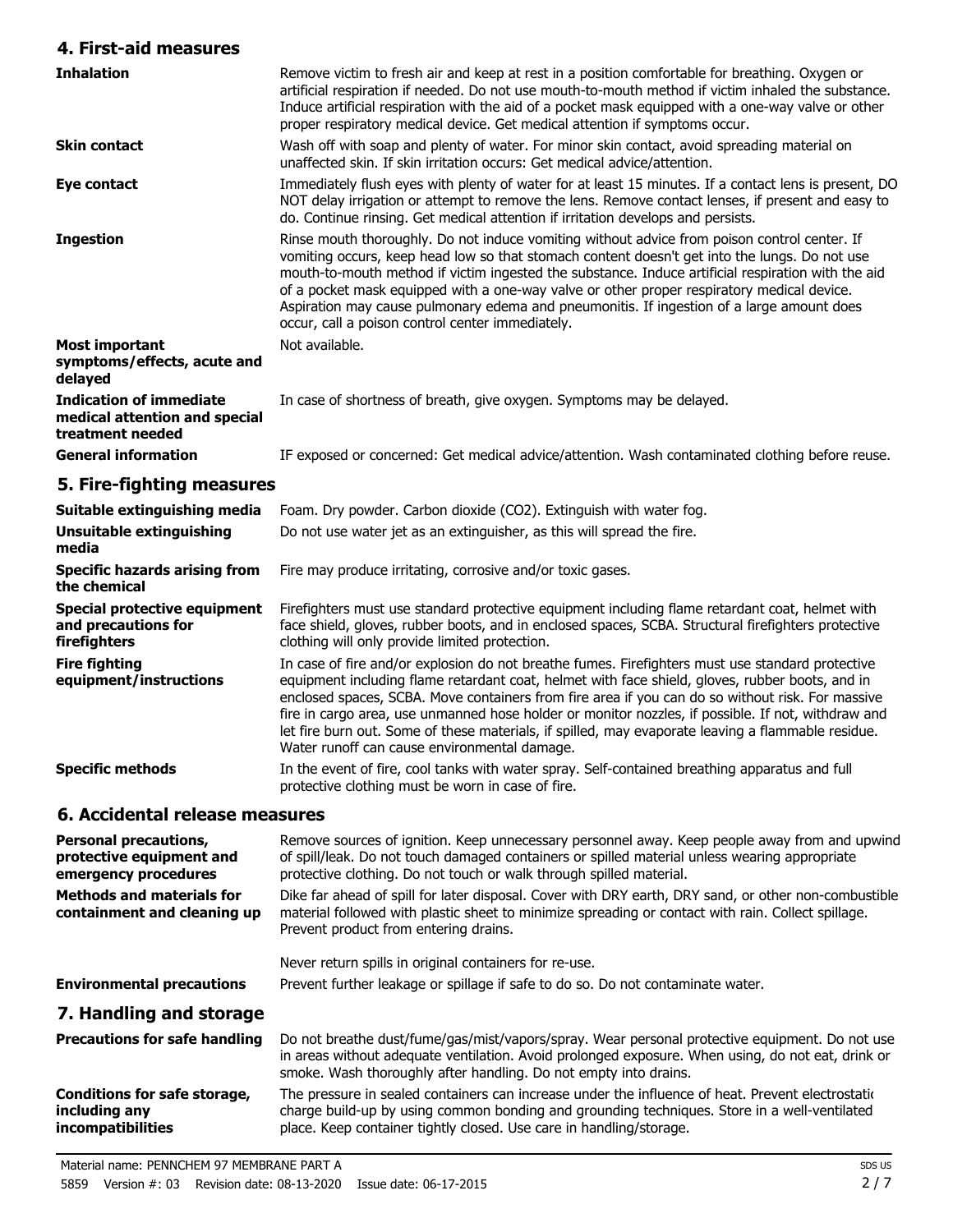# **8. Exposure controls/personal protection**

## **Occupational exposure limits**

| <b>Components</b>                                                | US. OSHA Table Z-1 Limits for Air Contaminants (29 CFR 1910.1000)<br><b>Type</b>                                                                                                                                                                                     | <b>Value</b>       | <b>Form</b>          |
|------------------------------------------------------------------|----------------------------------------------------------------------------------------------------------------------------------------------------------------------------------------------------------------------------------------------------------------------|--------------------|----------------------|
| QUARTZ (CAS 14808-60-7)                                          | PEL                                                                                                                                                                                                                                                                  | $0.05$ mg/m3       | Respirable dust.     |
| US. OSHA Table Z-3 (29 CFR 1910.1000)<br><b>Components</b>       | <b>Type</b>                                                                                                                                                                                                                                                          | <b>Value</b>       | <b>Form</b>          |
| QUARTZ (CAS 14808-60-7)                                          | <b>TWA</b>                                                                                                                                                                                                                                                           | $0.1 \text{ mg/m}$ | Respirable.          |
|                                                                  |                                                                                                                                                                                                                                                                      | 2.4 mppcf          | Respirable.          |
| <b>US. ACGIH Threshold Limit Values</b><br><b>Components</b>     | <b>Type</b>                                                                                                                                                                                                                                                          | Value              | <b>Form</b>          |
| QUARTZ (CAS 14808-60-7)                                          | <b>TWA</b>                                                                                                                                                                                                                                                           | $0.025$ mg/m3      | Respirable fraction. |
| US. NIOSH: Pocket Guide to Chemical Hazards<br><b>Components</b> | <b>Type</b>                                                                                                                                                                                                                                                          | <b>Value</b>       | <b>Form</b>          |
| QUARTZ (CAS 14808-60-7)                                          | <b>TWA</b>                                                                                                                                                                                                                                                           | $0.05$ mg/m3       | Respirable dust.     |
| <b>Biological limit values</b>                                   | No biological exposure limits noted for the ingredient(s).                                                                                                                                                                                                           |                    |                      |
| Appropriate engineering<br>controls                              | Provide adequate ventilation, including appropriate local extraction, to ensure that the defined<br>occupational exposure limit is not exceeded.                                                                                                                     |                    |                      |
|                                                                  | Individual protection measures, such as personal protective equipment                                                                                                                                                                                                |                    |                      |
| <b>Eye/face protection</b>                                       | Chemical goggles are recommended.                                                                                                                                                                                                                                    |                    |                      |
| <b>Skin protection</b><br><b>Hand protection</b>                 | Chemical resistant gloves are recommended. If contact with forearms is likely wear gauntlet style<br>aloves.                                                                                                                                                         |                    |                      |
| <b>Other</b>                                                     | Wear appropriate chemical resistant clothing. Chemical resistant gloves.                                                                                                                                                                                             |                    |                      |
| <b>Respiratory protection</b>                                    | When workers are facing concentrations above the exposure limit they must use appropriate<br>certified respirators.                                                                                                                                                  |                    |                      |
| <b>Thermal hazards</b>                                           | Not available.                                                                                                                                                                                                                                                       |                    |                      |
| <b>General hygiene</b><br>considerations                         | When using do not smoke. When using, do not eat, drink or smoke. Avoid contact with eyes. Avoid<br>contact with skin. Wash hands before breaks and immediately after handling the product. Handle in<br>accordance with good industrial hygiene and safety practice. |                    |                      |

# **9. Physical and chemical properties**

| <b>Appearance</b>                                       | Gray, opaque, paste           |
|---------------------------------------------------------|-------------------------------|
| <b>Physical state</b>                                   | Solid.                        |
| Form                                                    | Paste.                        |
| Color                                                   | Gray                          |
| Odor                                                    | Slight Odor                   |
| <b>Odor threshold</b>                                   | Not available.                |
| рH                                                      | Not available.                |
| <b>Melting point/freezing point</b>                     | Not available.                |
| Initial boiling point and<br>boiling range              | 212 °F (100 °C) estimated     |
| Flash point                                             | 275.0 °F (135.0 °C) estimated |
| <b>Evaporation rate</b>                                 | Not available.                |
| Flammability (solid, gas)                               | Not available.                |
| Upper/lower flammability or explosive limits            |                               |
| <b>Flammability limit - lower</b> Not available.<br>(%) |                               |
| <b>Flammability limit -</b><br>upper $(% )$             | Not available.                |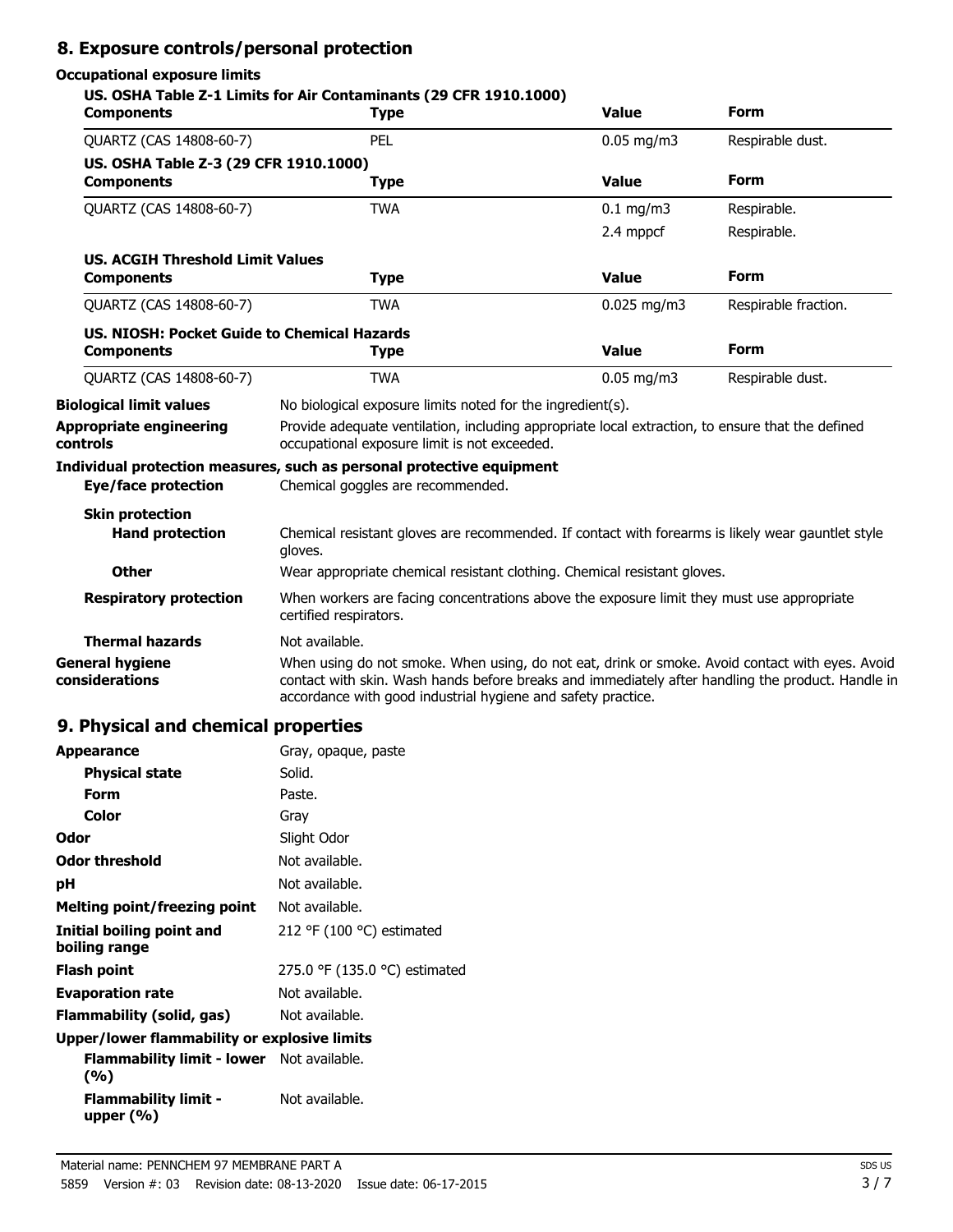| <b>Explosive limit - lower</b><br>(%)             | Not available.               |
|---------------------------------------------------|------------------------------|
| <b>Explosive limit - upper</b><br>(%)             | Not available.               |
| Vapor pressure                                    | Not available.               |
| Vapor density                                     | Not available.               |
| Relative density                                  | Not available.               |
| Solubility(ies)                                   |                              |
| Solubility (water)                                | Not available.               |
| <b>Partition coefficient</b><br>(n-octanol/water) | Not available.               |
| <b>Auto-ignition temperature</b>                  | 400 °F (204.44 °C) estimated |
| <b>Decomposition temperature</b>                  | Not available.               |
| Viscosity                                         | Not available.               |
| <b>Other information</b>                          |                              |
| Density                                           | 10.92 lb/gal                 |

## **10. Stability and reactivity**

| <b>Reactivity</b>                            | Not Reactive                                |
|----------------------------------------------|---------------------------------------------|
| <b>Chemical stability</b>                    | Stable under normal temperature conditions. |
| <b>Possibility of hazardous</b><br>reactions | Hazardous polymerization does not occur.    |
| <b>Conditions to avoid</b>                   | Heat, flames and sparks.                    |
| Incompatible materials                       | Strong oxidizing agents.                    |
| <b>Hazardous decomposition</b><br>products   | Irritants. Toxic gas.                       |

# **11. Toxicological information**

#### **Information on likely routes of exposure**

| <b>Inhalation</b>                                                                  | Not classified.                                                                                                                                             |
|------------------------------------------------------------------------------------|-------------------------------------------------------------------------------------------------------------------------------------------------------------|
| <b>Skin contact</b>                                                                | Not classified.                                                                                                                                             |
| Eye contact                                                                        | Not classified.                                                                                                                                             |
| <b>Ingestion</b>                                                                   | Not classified.                                                                                                                                             |
| Symptoms related to the<br>physical, chemical and<br>toxicological characteristics | Not available.                                                                                                                                              |
| <b>Information on toxicological effects</b>                                        |                                                                                                                                                             |
| <b>Acute toxicity</b>                                                              | Not classified.                                                                                                                                             |
| <b>Skin corrosion/irritation</b>                                                   | May cause defatting of the skin, but is neither an irritant nor a sensitizer.                                                                               |
| Serious eye damage/eye<br>irritation                                               | Not classified. May be irritating to eyes.                                                                                                                  |
| <b>Respiratory or skin sensitization</b>                                           |                                                                                                                                                             |
| <b>Respiratory sensitization</b>                                                   | Not available.                                                                                                                                              |
| <b>Skin sensitization</b>                                                          | Irritating to skin.                                                                                                                                         |
| <b>Germ cell mutagenicity</b>                                                      | No data available to indicate product or any components present at greater than 0.1% are<br>mutagenic or genotoxic.                                         |
| Carcinogenicity                                                                    | This product contains crystalline silica. Silica is a known carcinogen; however in this encapsulated<br>form the normal routes of exposure are unavailable. |
|                                                                                    | <b>IARC Monographs. Overall Evaluation of Carcinogenicity</b>                                                                                               |
| QUARTZ (CAS 14808-60-7)                                                            | 1 Carcinogenic to humans.                                                                                                                                   |
|                                                                                    | OSHA Specifically Regulated Substances (29 CFR 1910.1001-1052)                                                                                              |
| OUARTZ (CAS 14808-60-7)                                                            | Cancer                                                                                                                                                      |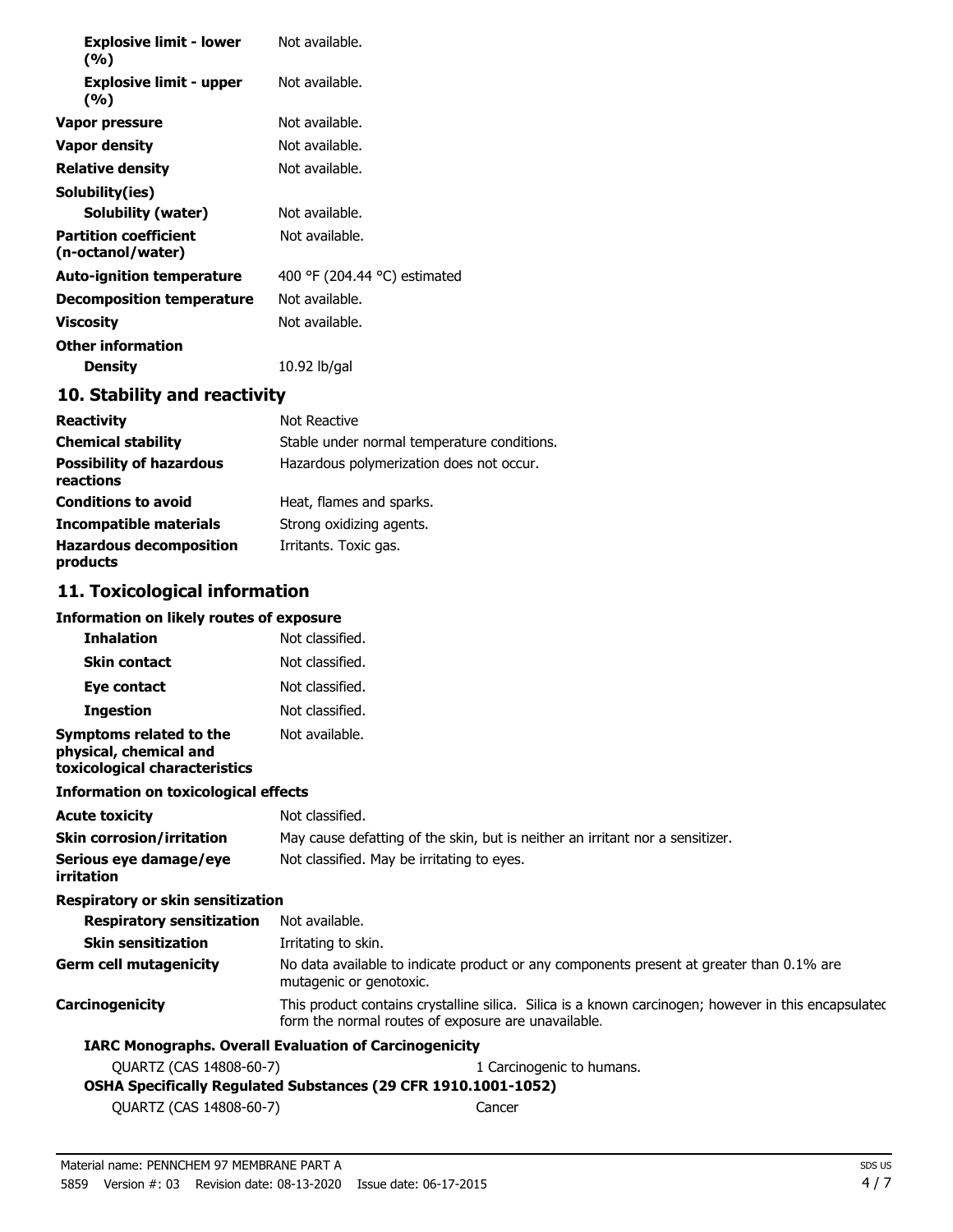#### **US. National Toxicology Program (NTP) Report on Carcinogens**

| <b>QUARTZ (CAS 14808-60-7)</b>                        | Known To Be Human Carcinogen.                                     |
|-------------------------------------------------------|-------------------------------------------------------------------|
| <b>Reproductive toxicity</b>                          | Based on available data, the classification criteria are not met. |
| Specific target organ toxicity<br>- single exposure   | Not available.                                                    |
| Specific target organ toxicity<br>- repeated exposure | Not classified.                                                   |
| <b>Aspiration hazard</b>                              | Not classified.                                                   |
| <b>Chronic effects</b>                                | Not expected to be hazardous by OSHA criteria.                    |
| <b>Further information</b>                            | Symptoms may be delayed.                                          |
|                                                       |                                                                   |

### **12. Ecological information**

| <b>Ecotoxicity</b>                   | Components of this product are hazardous to aguatic life. Accumulation in aguatic organisms is<br>expected. Not expected to be harmful to aquatic organisms. |
|--------------------------------------|--------------------------------------------------------------------------------------------------------------------------------------------------------------|
| <b>Persistence and degradability</b> | Not available.                                                                                                                                               |
| <b>Bioaccumulative potential</b>     | Not available.                                                                                                                                               |
| Mobility in soil                     | Not available.                                                                                                                                               |
| Other adverse effects                | Not available.                                                                                                                                               |

### **13. Disposal considerations**

| <b>Disposal instructions</b>                    | Contract with a disposal operator licensed by the Law on Disposal and Cleaning. Dispose of this<br>material and its container to hazardous or special waste collection point. Dispose of<br>contents/container in accordance with local/regional/national/international regulations. Dispose in<br>accordance with all applicable regulations. |
|-------------------------------------------------|------------------------------------------------------------------------------------------------------------------------------------------------------------------------------------------------------------------------------------------------------------------------------------------------------------------------------------------------|
| <b>Waste from residues /</b><br>unused products | Dispose of in accordance with local regulations.                                                                                                                                                                                                                                                                                               |
| <b>Contaminated packaging</b>                   | Offer rinsed packaging material to local recycling facilities.                                                                                                                                                                                                                                                                                 |

## **14. Transport information**

#### **DOT**

Not regulated as dangerous goods.

# **IATA**

Not regulated as dangerous goods.

#### **IMDG**

Not regulated as dangerous goods.

## **Transport in bulk according to** Not available. **Annex II of MARPOL 73/78**

## **and the IBC Code**

**Further information**

If shipped by ground in quantities LESS than 119 gallons (450 L): Not regulated as a hazardous material. If shipped by vessel in individual containers that are less than 7.9 gallons (30 L) each, then IMDG 2.3.2.5 exception applies: Not regulated as a hazardous material.

## **15. Regulatory information**

**US federal regulations** CERCLA/SARA Hazardous Substances - Not applicable.

#### **TSCA Section 12(b) Export Notification (40 CFR 707, Subpt. D)**

Not regulated.

#### **CERCLA Hazardous Substance List (40 CFR 302.4)**

Not listed.

#### **SARA 304 Emergency release notification**

Not regulated.

## **OSHA Specifically Regulated Substances (29 CFR 1910.1001-1052)**

QUARTZ (CAS 14808-60-7) Cancer

lung effects immune system effects kidney effects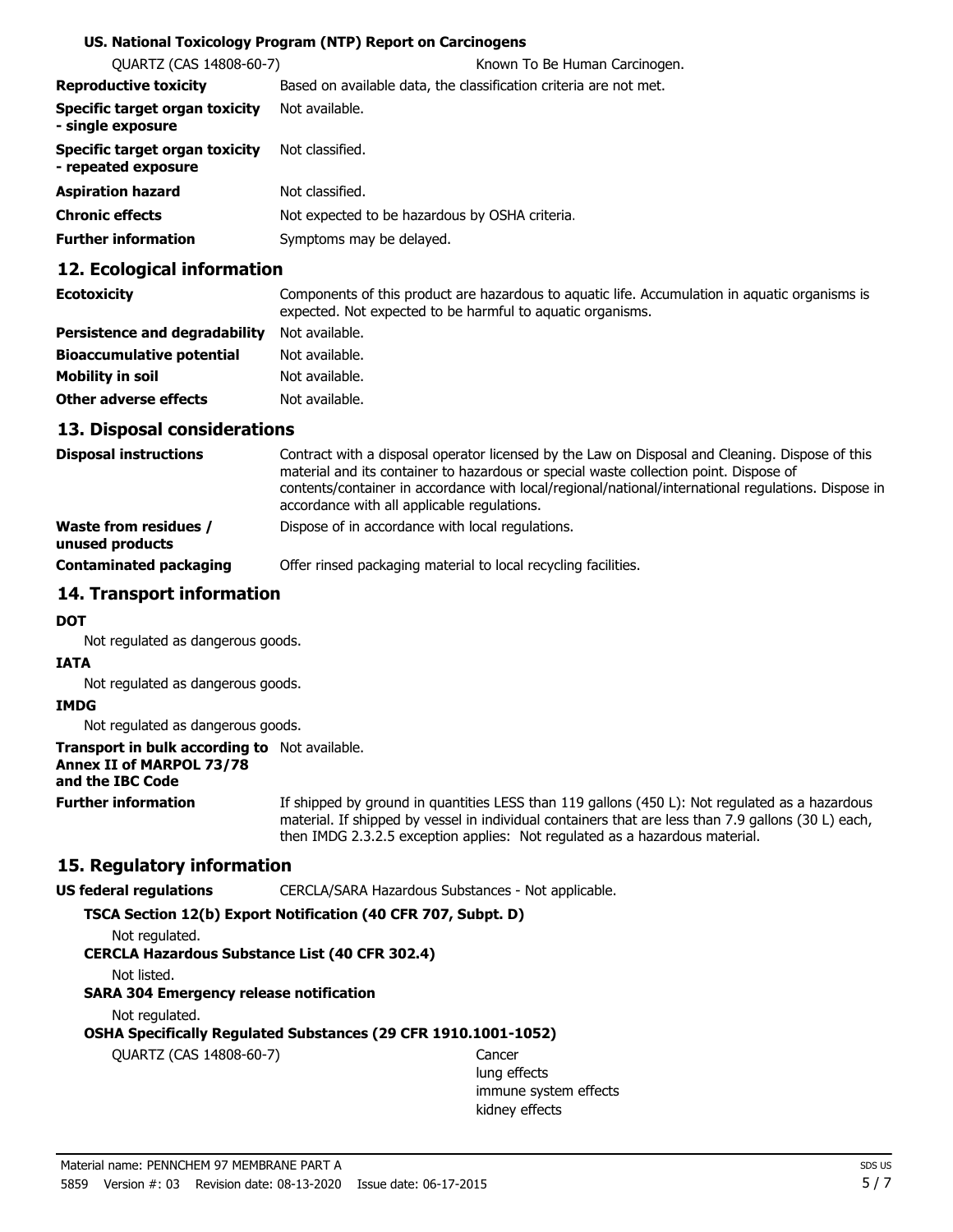| <b>SARA 302 Extremely hazardous substance</b>     | Superfund Amendments and Reauthorization Act of 1986 (SARA)                                             |
|---------------------------------------------------|---------------------------------------------------------------------------------------------------------|
| Not listed.                                       |                                                                                                         |
| <b>Classified hazard</b><br>categories            | Specific target organ toxicity (single or repeated exposure)                                            |
| <b>SARA 313 (TRI reporting)</b><br>Not regulated. |                                                                                                         |
| <b>Other federal regulations</b>                  |                                                                                                         |
|                                                   | Clean Air Act (CAA) Section 112 Hazardous Air Pollutants (HAPs) List                                    |
| Not regulated.                                    |                                                                                                         |
|                                                   | Clean Air Act (CAA) Section 112(r) Accidental Release Prevention (40 CFR 68.130)                        |
| Not regulated.                                    |                                                                                                         |
| <b>Safe Drinking Water Act</b><br>(SDWA)          | Not regulated.                                                                                          |
| <b>US state regulations</b>                       | WARNING: This product contains a chemical known to the State of California to cause cancer.             |
| <b>California Proposition 65</b>                  |                                                                                                         |
|                                                   | California Proposition 65 - CRT: Listed date/Carcinogenic substance                                     |
| QUARTZ (CAS 14808-60-7)                           | Listed: October 1, 1988                                                                                 |
| $69502.3$ , subd. (a))                            | US. California. Candidate Chemicals List. Safer Consumer Products Regulations (Cal. Code Regs, tit. 22, |

QUARTZ (CAS 14808-60-7)

#### **International Inventories**

| Country(s) or region        | <b>Inventory name</b>                                                     | On inventory (yes/no)* |
|-----------------------------|---------------------------------------------------------------------------|------------------------|
| Australia                   | Australian Inventory of Chemical Substances (AICS)                        | Yes                    |
| Canada                      | Domestic Substances List (DSL)                                            | Yes                    |
| Canada                      | Non-Domestic Substances List (NDSL)                                       | No                     |
| China                       | Inventory of Existing Chemical Substances in China (IECSC)                | Yes                    |
| Europe                      | European Inventory of Existing Commercial Chemical Substances<br>(EINECS) | Yes                    |
| Europe                      | European List of Notified Chemical Substances (ELINCS)                    | No                     |
| Japan                       | Inventory of Existing and New Chemical Substances (ENCS)                  | Yes                    |
| Korea                       | Existing Chemicals List (ECL)                                             | Yes                    |
| New Zealand                 | New Zealand Inventory                                                     | Yes                    |
| Philippines                 | Philippine Inventory of Chemicals and Chemical Substances<br>(PICCS)      | Yes                    |
| Taiwan                      | Taiwan Chemical Substance Inventory (TCSI)                                | Yes                    |
| United States & Puerto Rico | Toxic Substances Control Act (TSCA) Inventory                             | Yes                    |
|                             |                                                                           |                        |

\*A "Yes" indicates that all components of this product comply with the inventory requirements administered by the governing country(s) A "No" indicates that one or more components of the product are not listed or exempt from listing on the inventory administered by the governing country(s).

## **16. Other information, including date of preparation or last revision**

| Issue date                 | 06-17-2015                                                |
|----------------------------|-----------------------------------------------------------|
| <b>Revision date</b>       | 08-13-2020                                                |
| <b>Version #</b>           | 03                                                        |
| <b>Further information</b> | HMIS® is a registered trade and service mark of the NPCA. |
| <b>NFPA ratings</b>        | Health: 1<br>Flammability: 1<br>Instability: 0            |